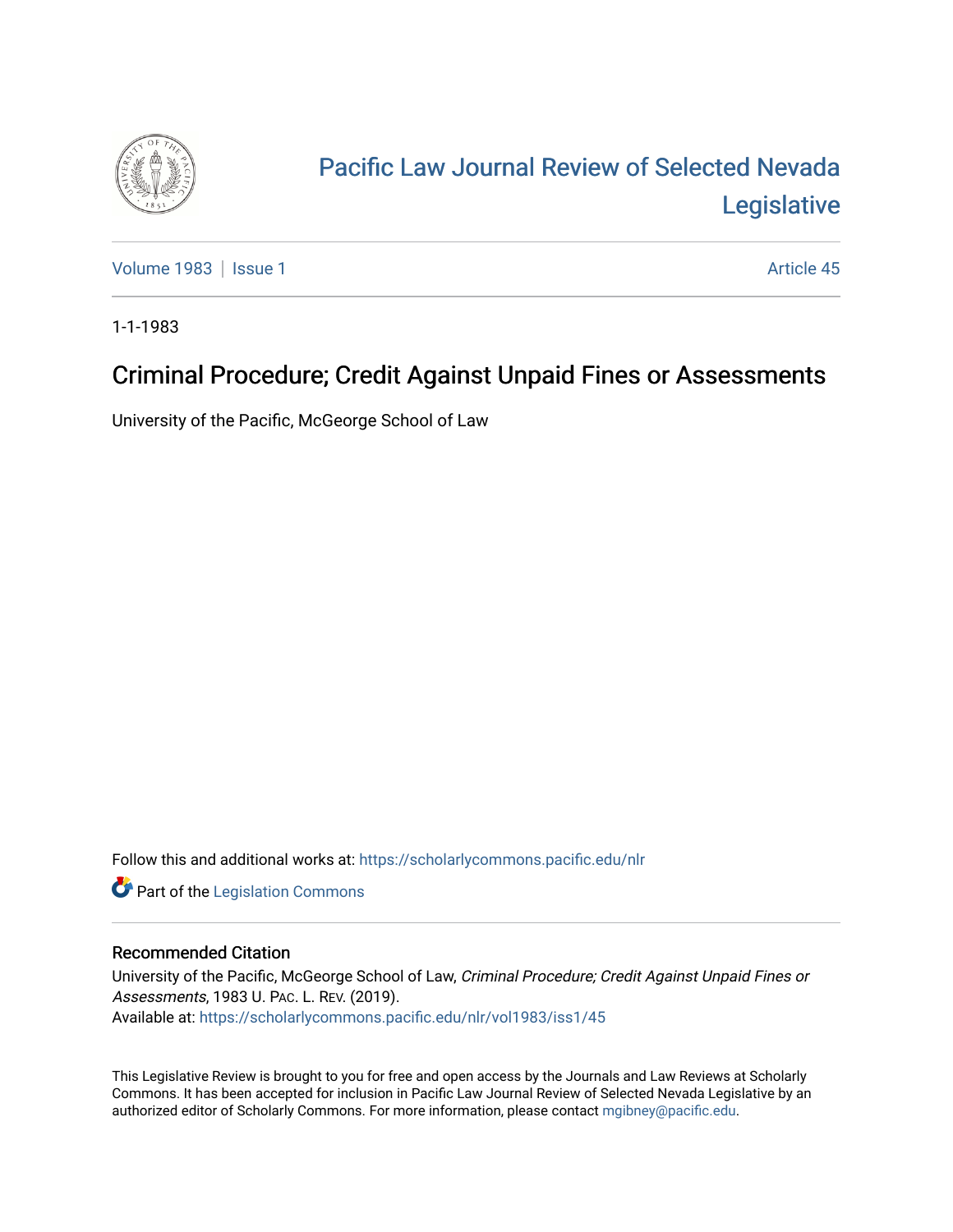#### Criminal Procedure; credit towards parole

NEv. REv. STAT. §§179.225, 209.011, 209.071, 209.111, 209.131, 209.151, 209.161, 209.171, 209.181, 209.211, 209.239, 209.261, 209.291, 209.301, 209.311, 209.331, 209.341, 209.361, 209.381, 209.423, 209.433, 209.461, 209.511, 211.040, 212.030, 213.115, 213.1511, 213.1515, 213.160, 228.170, 444.330, 482.368, 617.135, 644.460 (amended); §209.091 (repealed). SB 118 (Committee on Judiciary); 1983 STAT. Ch 295

Existing law provides that every offender sentenced to prison after June 30, 1969, will be allowed to deduct "good time credits"<sup>1</sup> from the maximum term imposed by the sentence? In addition, these credits can be applied toward eligibility for parole.<sup>3</sup> In *Demosthenes v. Wil*liams,<sup>4</sup> the Nevada Supreme Court held that good time credits must be allowed to reduce an offender's minimum term regardless of whether a statute prescribes a minimum term that must be completed before the offender is eligible for parole. *<sup>5</sup>*In an apparent response to this decision, Chapter 295 provides that good time credits cannot be applied to eligibility for parole if a statute specifies a minimum sentence that must be served before the offender can become eligible for parole.<sup>6</sup>

#### Criminal Procedure; credit against unpaid fines or assessments

NEV. REV. STAT. §176.— (new); §§176.065, 176.075, 176.085, 176.275 (amended).

AB 44 (Committee on Judiciary); 1983 STAT. Ch 375

*Pac!fic Law Journal* 

I. *See* NEv. REv. STAT. §209.443(1) (amended by 1983 Nev. Stat. c. 295, §25(1), at 723) (defines "good time" credits as credit for an incarcerated offender who has not recorded any serious infractions of the regulations of the institution, or laws of the state, and who performs assigned duties in a faithful, orderly, and peaceful manner). Chapter 295 also changes the definition of "facility", "manager", and "warden". 1983 Nev. Stat. c. 295, §§2, 4, at 719.

<sup>2.</sup> NEv. REv. STAT. §§209.443(1)-(2) (amended by 1983 Nev. Stat. c. 295, §25(2), at 724).

<sup>3.</sup> *Id; see also* Biffath v. Warden, 95 Nev. 260, 262-63, 593 P.2d 51, 52 (1979) (interpreting these provisions as requiring that an enhanced penalty for use of a firearm in the commission of a crime be combined with the term of imprisonment imposed for the primary offense for purposes of computing credits).

<sup>4. 97</sup> Nev. 611, 637 P.2d 1203 (1981).

<sup>5.</sup> *Id.* at 6!5, 637 P.2d at 1205.

<sup>6.</sup> NEv. REv. STAT. §209.443(5) (amended by 1983 Nev. Stat. c. 295, §25(5), at 724).